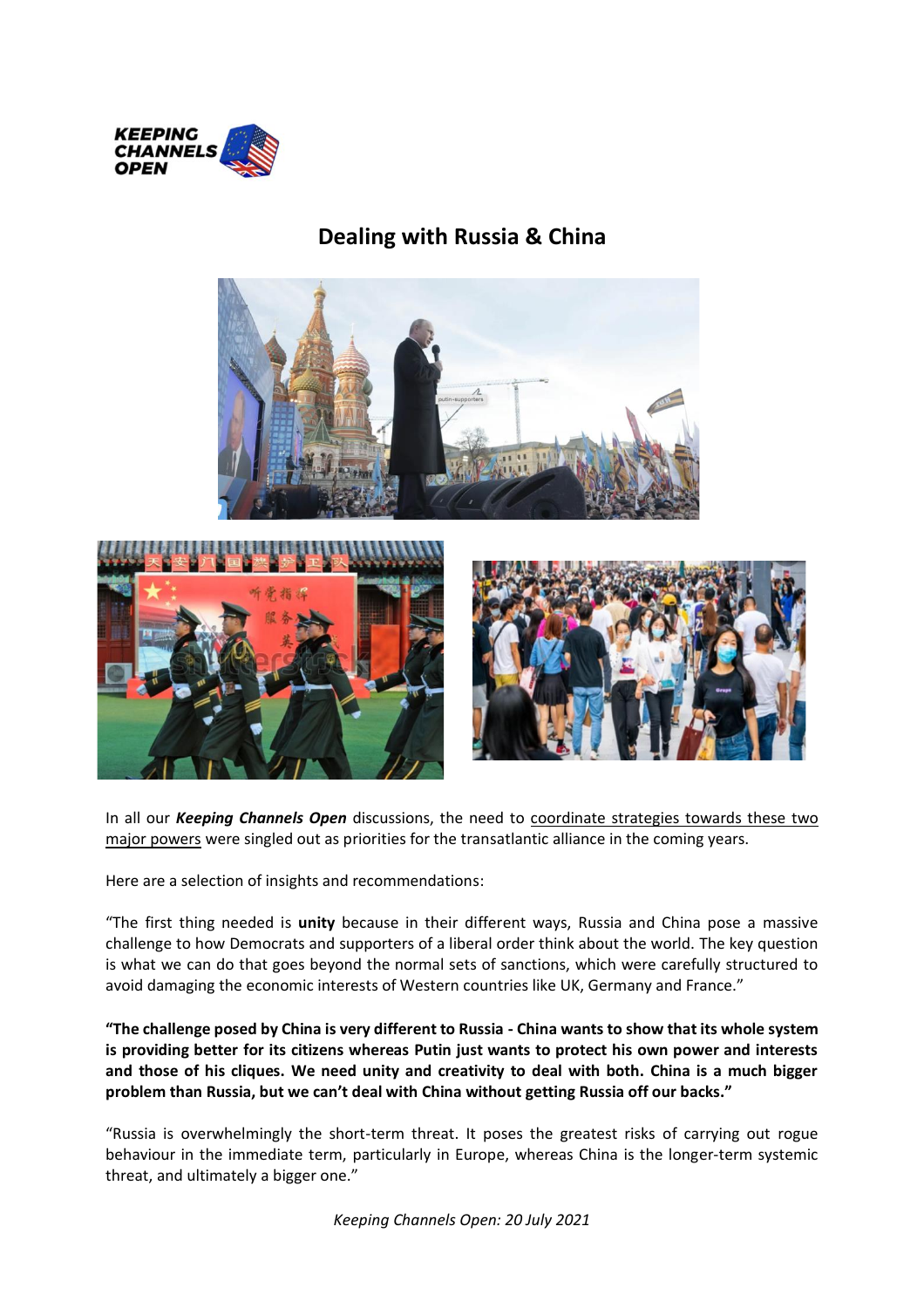**"It is important to pursue the green deal and environmental investment around the world as an anchor for Europe, US and UK to work together, and come up with innovation that will compete with China."**

"Ten years ago, the Chinese and Russians believed that underlying all our words there was real power and that we were prepared to use that power. But we've lost that. The failure to enforce the red line crossed by the Syrian Government in its 2013 chemical weapons attacks marked a real turning point in the effectiveness of our foreign policy. So how do we recreate that deterrent effect in today's world? We need to pick a crisis and draw a line and enforce that line, so demonstrating to others that there are still powers in the world that care about enforcing international law."



# **China: Strategic Insights**

The focus of recent global summits demonstrate that China is now a huge issue facing the Western Alliance, and for the first time, the country featured in the ambitious NATO 2030 agenda as a systemic challenge to Western security. A recent *Keeping Channels Open* session focused on how Western countries need to engage with China through a policy of cooperating where possible, competing where needed and confronting where necessary.

Here are a range of comments from our diplomatic and expert participants.

**"The rise of China constitutes the world's most significant geopolitical issue by a very big margin, and an area of great sensitivity and potential discord."**

**"A key question facing Western allies, as well as Japan and South Korea is, what place do we see for China in the global commons in the 21st century? We cannot write China out of the script either economically or politically, but there are so many issues we disagree on. How do we find that right blend? We need a conversation at the highest level in order that we approach China with an overall strategy and not just issue by issue such as on the Uighurs, Hong Kong or technology."**

One participant suggested China's disregard for global norms was based on the perception that the rules-based international system was shaped by the Americans and British after World War II to serve their own interests. China was keen to subvert aspects of this system which it sees as threatening the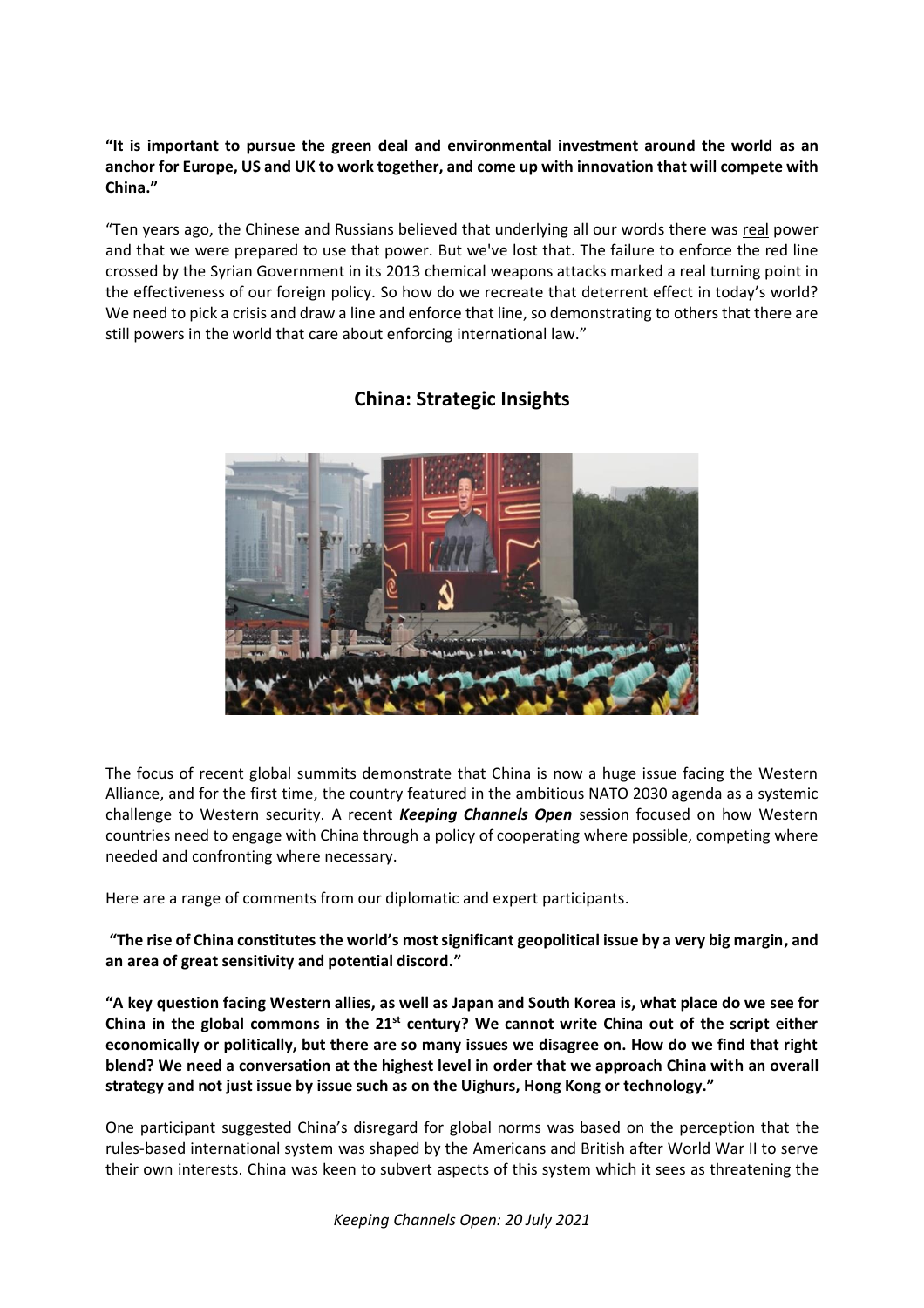legitimacy of its regime and regional interests, even though its own rise has been in large part thanks to global trade rules.

Beijing also spotted an opportunity for more leverage in **Afghanistan** as the US military and its allies withdrew. Chinese interests include [stopping Uighur fighters from Xinjiang](https://www.newsweek.com/china-seeks-taliban-promise-wage-war-uighur-fighters-afghanistan-1614032) finding sanctuary there, a desire to keep India in check and a keenness to further exploit Afghanistan's mineral wealth including copper deposits. The Taliban has shown eagerness to work with China.

## **The US Approach**

Within the Biden administration, a range of views exist on China which boil down to a series of tradeoffs based on how the broader US-China trade and investment relationships intersect with democracy and national security interests.

"How far should we prioritise and pursue punitive action over the treatment of the Uighurs, Hong Kong and other human rights violations? How far should we disentangle our supply chains, whether out of concerns for privacy and data, or for human rights, national security, biotechnology or pharmaceutical concerns? That's just the tip of the iceberg in terms of transatlantic China policy."

"Credit to the Biden administration for already starting to corral a range of liberal democracies on China, with a clear message: engage in a dialogue with China by all means, but also get them to understand there are rules in this world."

#### **Forging a Common Platform**

The future will likely lead to increased decoupling of China from the West, posing challenges for both sides. "We cannot isolate from each other without consequences and costs both ways. The challenge is how do we manage that divergence and ensure we avoid confrontation as discussions go on?"

It was noted that the US, Europe and Indo-Pacific allies had agreed a "basic platform of an approach" that would revolve around issues like copyright, climate change and arms reduction, despite some differing policies.

Others felt alignment would not be easy.

"There are 27 different positions on China within Europe, ranging from full membership of the Belt and Road Initiative to total rejection of Chinese co-operation. This has enabled Chinese diplomats to drive a truck through EU cohesion, dividing up liberal democracies through the use of economic power, with an example being [Italy's deci](https://thediplomat.com/2021/03/the-belt-and-road-in-italy-2-years-later/)sion to sign up to the Belt and Road initiative in 2019."

"Donald Trump had started off with a good personal relationship with Xi Jinping, but this disintegrated as he introduced a series of sanctions against Beijing, maintained by Biden."

"The UK enjoyed closer relations with China under Cameron's premiership, and while this era has come to an end, there remains ambiguity - the UK Government recently agreed to sell [the UK's largest](https://www.theguardian.com/business/2021/jul/05/chinese-owned-firm-acquires-uks-largest-semiconductor-manufacturer)  [semiconductor factory](https://www.theguardian.com/business/2021/jul/05/chinese-owned-firm-acquires-uks-largest-semiconductor-manufacturer) to China, to the astonishment of the White House."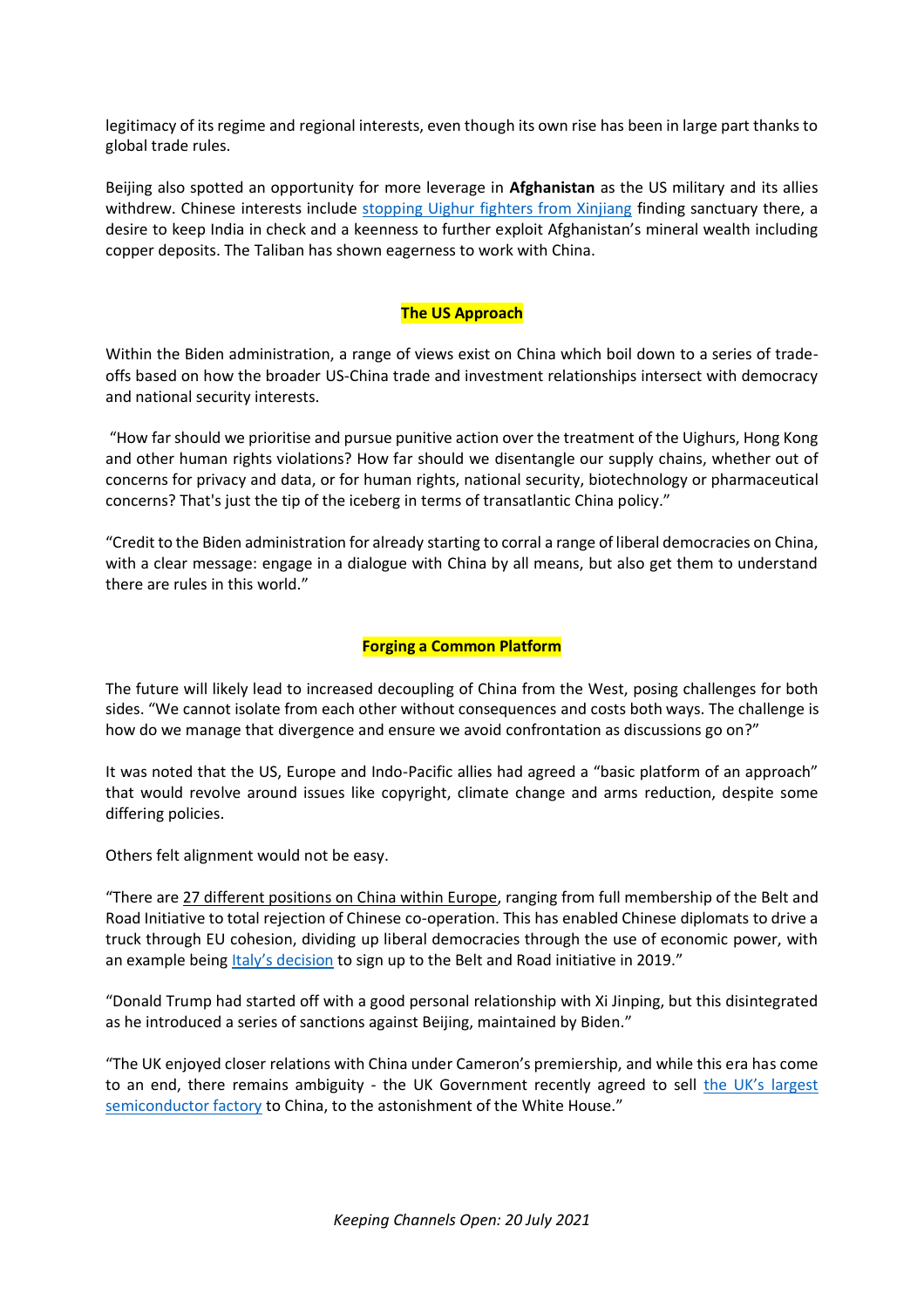

## **Recommended Approaches**

- The starting point must be an acknowledgment that China is a "systemic rival" while avoiding labelling China an adversary.
- Approach the relationship with caution, acknowledging huge economic benefits but recognising significant challenges. The Alliance must be clear that while it is happy to trade with and invest in China and cooperate on transnational challenges, there are **limits** and allies must uphold the rules based international system.
- We must be clear and firm about areas of disagreement and stand up for our values where challenged. Adopt a sophisticated approach on trade and investment while being clear that China's military modernisation and assertiveness in the Indo-Pacific pose an increasing risk.
- The Alliance should develop policy objectives, address standards in a detailed way and commit the money and resources required.
- The Alliance should underpin and support democracy in countries like India and Indonesia, which will be important to containing China.

"We need to acquire more **Western capability and knowledge of Chinese history, culture, politics,** including the workings of the CCP and its ideology – this is true of our foreign ministries, but also business leaders, civil societies, UK universities…"

"The democratic world needs to **do much more collectively on science and technology** since '[Made in](https://www.china-briefing.com/news/made-in-china-2025-explained/)  [China 2025](https://www.china-briefing.com/news/made-in-china-2025-explained/)' is a published document. It's not a secret - China's aim is global leadership and market dominance in all the key 21st century technologies by 2049 such as synthetic biology, autonomous vehicles and zero carbon technologies. We need to make investments and overcome our public's aversion to new technologies."

"The Russians are going to be eaten alive by the Chinese - they just can't see it. They have no way of standing up to China either in competitiveness or technology. The US, UK and Europe could really set out an agenda here on innovation, particularly in new technology, the green deal and the climate."

"The challenge to the West is for us to **get our collective act together**. And that means some really difficult conversations about the extent to which America, UK and EU go for autonomy in guarding our own supply chains and key industries, and the extent to which we pool and share knowledge and intellectual property."

"Western powers, particularly the US and EU, must hammer out agreements on global regulatory standards. If we're not careful, we'll find that those standards are being set in a way that they're done to us rather than by us with a role in shaping them."

"The EU and others need to up their game on capabilities with regards to China– this could include expansion of US, EU, UK intelligence and information-sharing."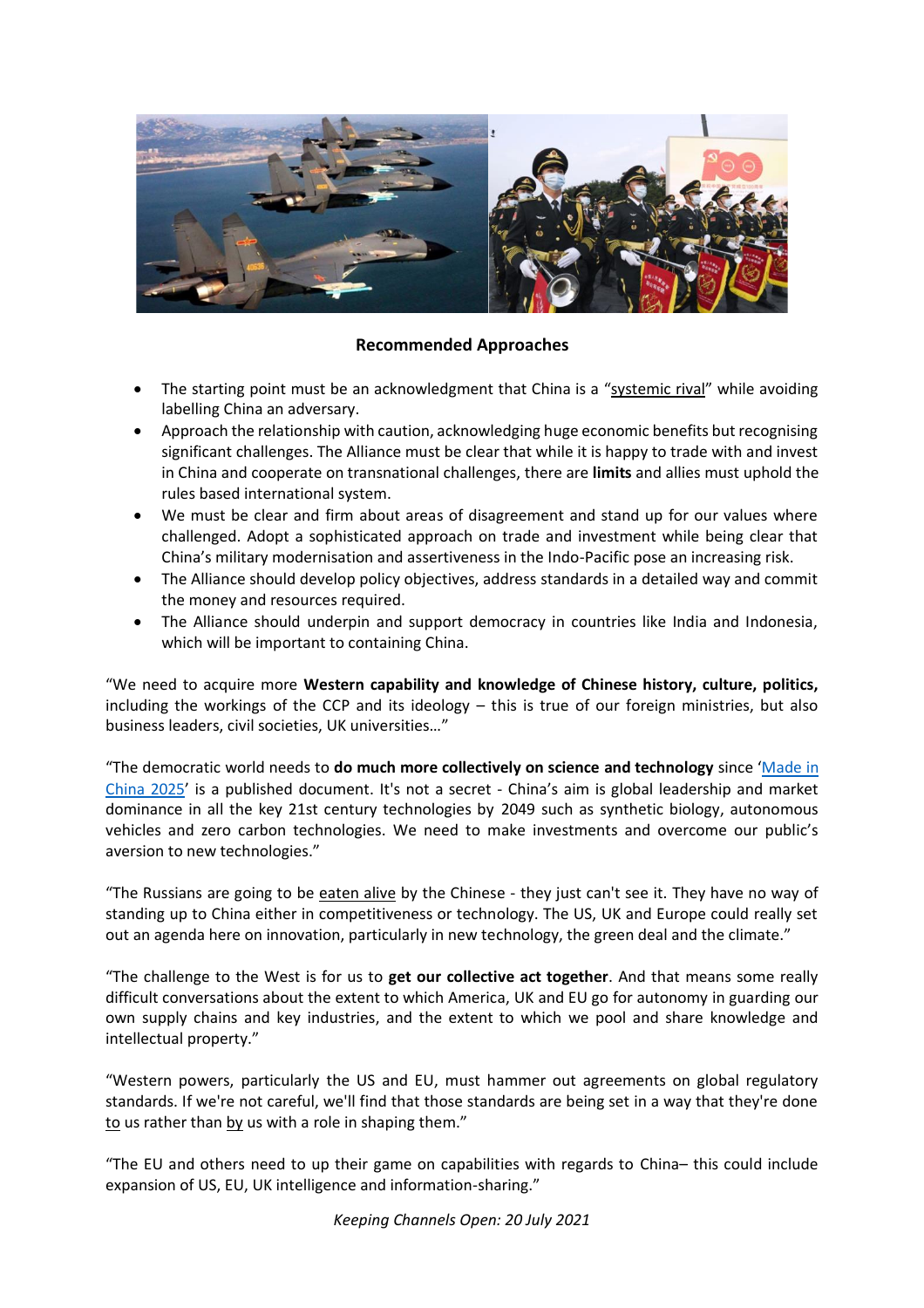"NATO has had some success in coordinating transatlantic efforts to contain Chinese influence in Europe. A key question is whether NATO can project some kind of Western democratic power and security structure in the Indo-Pacific to contain threats, in the same way that it has built up with regards to Russia in Western Europe."

"More should be done to bring the Indo-Pacific democracies into discussions and forums."



# **Russia: Strategic Insights**



#### **Framing the Problem**



Participants agreed that Russia continues to threaten Europe and undermine US democracy, flexing its muscles in the military field and exploiting all ways to cause aggravation and undermine its neighbours. One US speaker considered Russia to be more dangerous than China despite being weaker.

"The Chinese have a calculated way of doing things that make sense, while Putin is completely untrustworthy and unpredictable. It is easy to make bad judgments when dealing with Russia. Putin is smart and knows how to exacerbate the weak points of the Alliance. Care must be taken to avoid this."

**"**Russia poses a very different threat compared to China, because it poses this hybrid information threat and it is not focused on protecting a whole system – only a corrupt kleptocratic clique centred around Vladimir Putin, who is obsessed about staying in power."

"The Russians want to be a player in every domain in a negative way to get our attention, so Putin can keep himself and his cronies in power. This is not an ideological struggle like the Cold War."

"Russia benefits because there are any number of useful idiots dotted around Europe who are always willing to give the Russians the benefit of the doubt."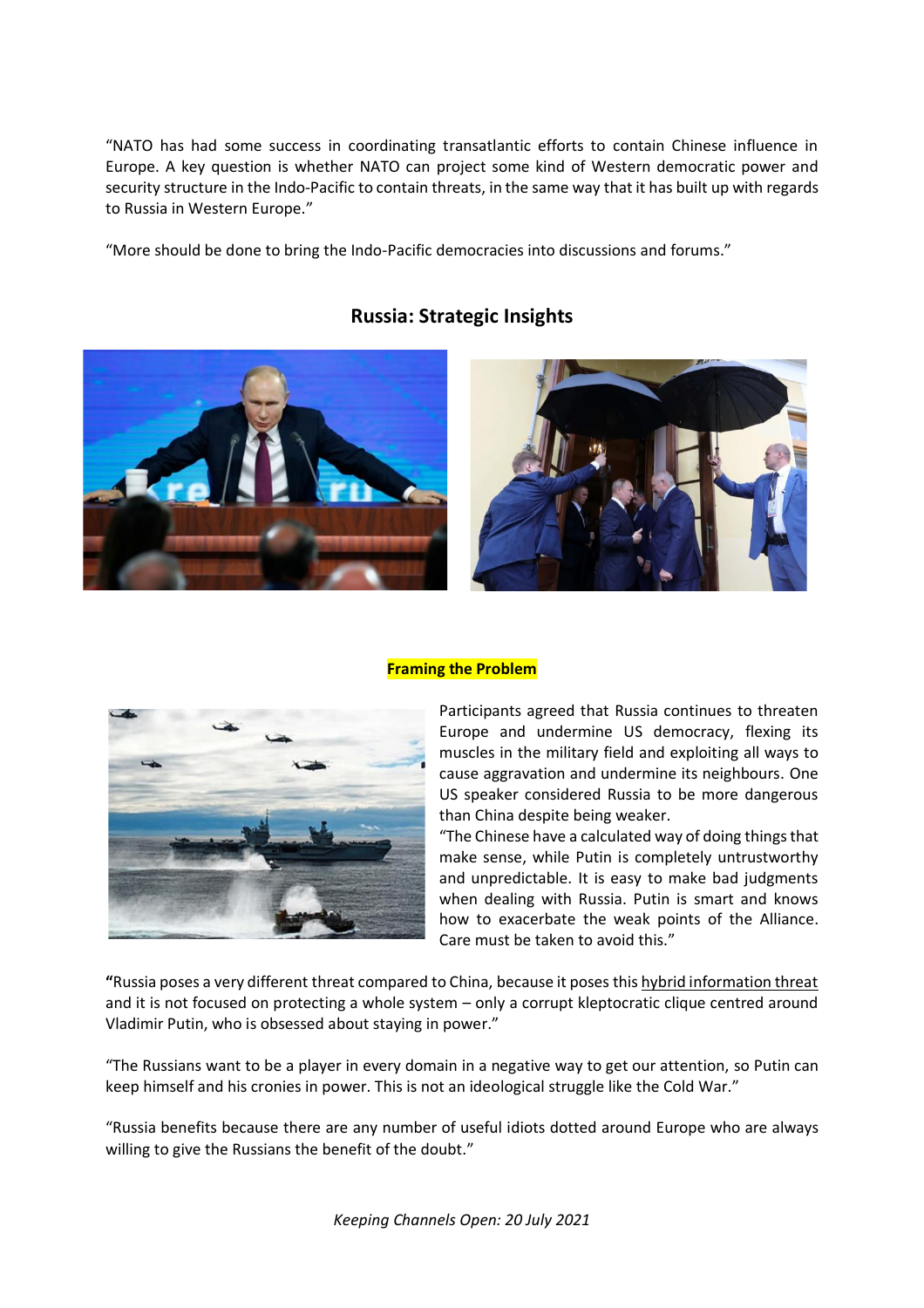#### **Alignment on Russia**

Unity over Russia will be difficult for the transatlantic allies because of economic issues and differing interests. Even within the EU, there is disagreement: "Germany thinks about Russia very differently to the UK and US so one of the catastrophes of Brexit was that the US lost its strongest ally on Russia. Poland, for all its anti-democratic nature, holds similar views to the US on Russia. And the Baltic states, which all border Russia, take a stronger approach than a lot of other Member States."

It was noted that a new post-Merkel administration might unblock things and enable Germany to take a harder stance.

As Biden said, **'time will tell'** whether a reinvigorated Western approach will deliver more effective deterrence against Russian interference, threats to Ukrainian and Georgian sovereignty, and domestic crackdowns on the opposition. Meanwhile, constructive cooperation on disarmament, nuclear nonproliferation, Iran and climate change should still be attempted.

## **Recommendations**





"The way to deal with Russia is through having **very clear rules of engagement** - we should be clear on consequences if Russians keep sending hit squads round Europe, helping Lukashenko, attacking Ukraine. We need to help the Czechs, Bulgarians, when there is interference, and everyone is watching how we collectively handle Belarus."

"The Russians only understand one thing - how many divisions do you have? So Biden can say anything he wants but the next time there's a cyber-attack, we'd better act with strength because Putin is not going to care what we say unless we actually do something about it. I don't want to start World War 3 but I think we have to speak with action."

"Liberal democracies are now in a better position to understand Putin's motives than when the Ukraine crisis broke in 2013-14. But there is still naivety in some European capitals."

"Russia doesn't want Ukraine to succeed, nor the UK outside EU, nor EU itself, and they certainly don't want Biden to succeed in Building Back Better at home either - because they want to show that their clique is providing more for their citizens than democracies."